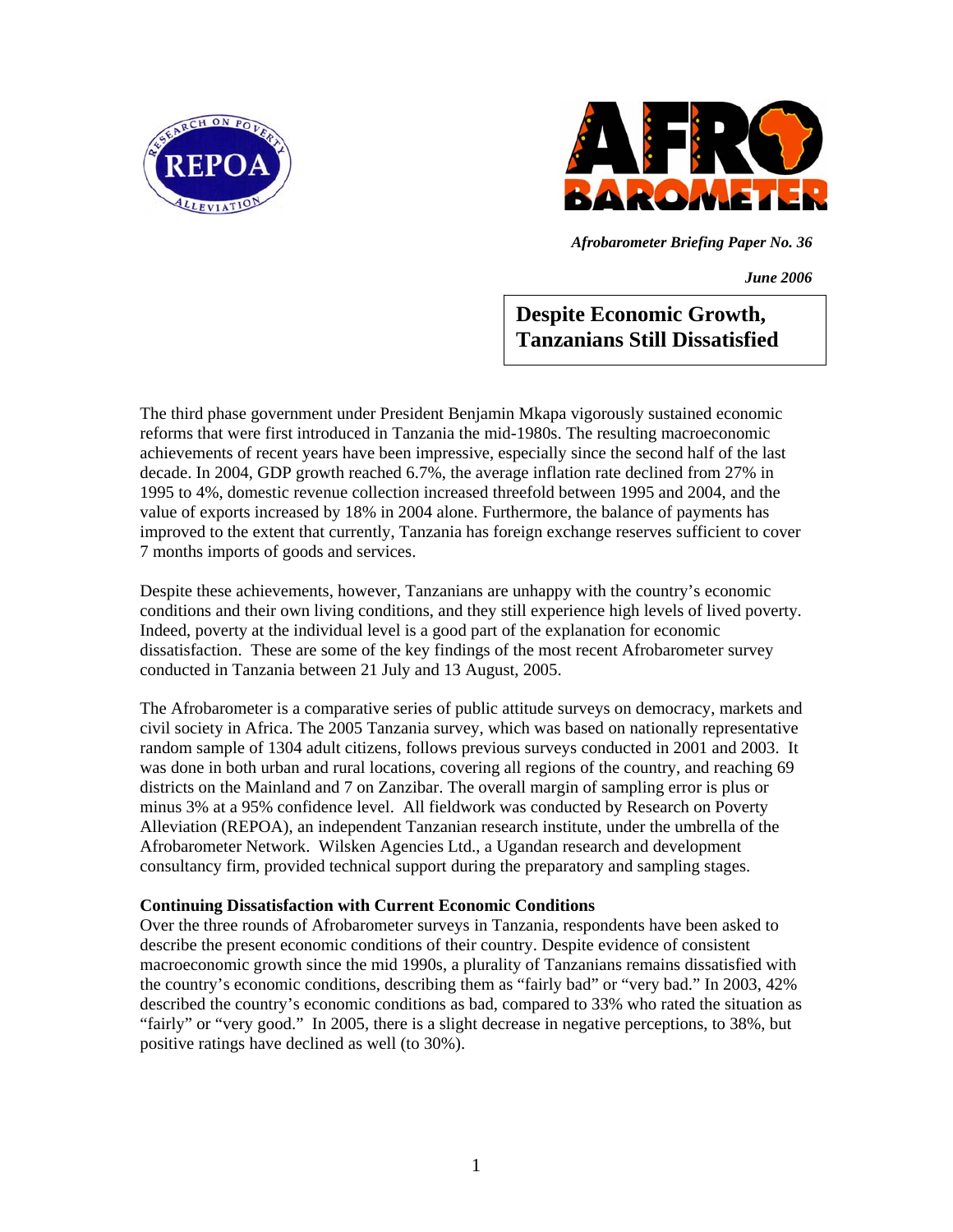The pattern is similar for respondents' assessments of their own personal living conditions. In 2005 a plurality (46%) describes their own present living conditions as very or fairly bad, compared to just 22% who offer a positive assessment. (See Figures 1A & 1B below)



**Fig. 1A In general, how would you describe the present economic conditions of this country?**

**Fig. 1B: In general, how would you describe your own living conditions?**

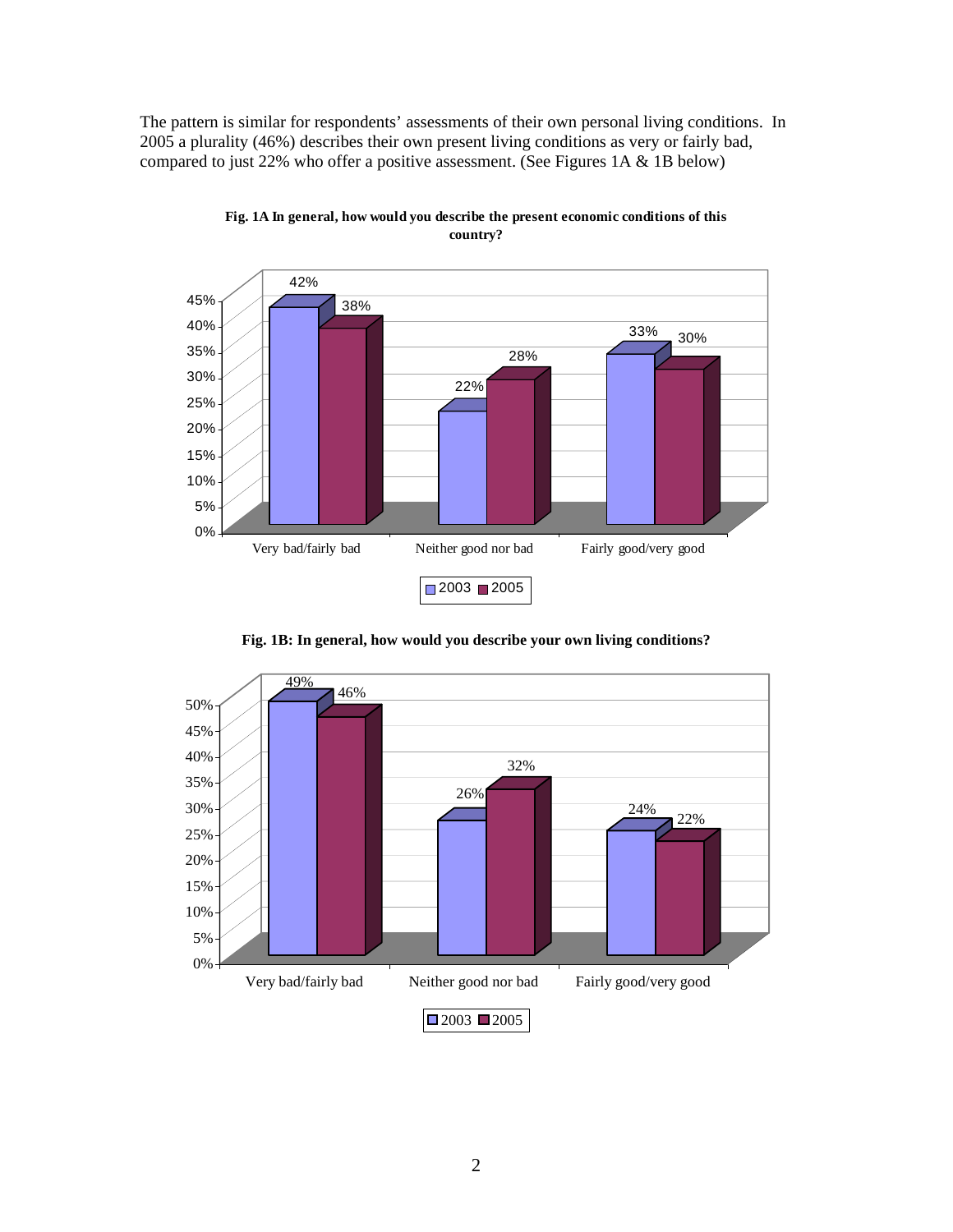Tanzanians give mixed reviews when asked to compare several specific aspects of the economy to the situation a few years ago. A majority of 57% think that the availability of consumer goods is "better" or "much better" than it used to be. However, at the same time, a similar number (58%) sees an increase in the income gap between rich and poor, and an even larger majority (68%) thinks that the availability of job opportunities is worse than a few years ago.

### **Dissatisfied but Hopeful**

Despite dissatisfaction with the country's economy and their personal living standards, Tanzanians have not lost hope. When asked to compare the country's present economic conditions to what they were 12 months ago, a plurality of 35% said they were better, although many see either no change or even declining conditions. But when asked what they expect them to be in 12 months time, results show more pronounced optimism: 37% say they expect the country's economic conditions to get better in the future, compared to just 11% who think things will get worse. Nevertheless, a majority of respondents amounting to 39% are unwilling to make any prediction, responding with "don't know." In 12 months time, the country will be under a new, fourth phase government. Perhaps people are finding it difficult to predict the future trend of the economy due to uncertainty about the anticipated performance of the incoming government.

Evaluations of personal living conditions compared to the past and the future follow similar patterns and trends (Figures 2A and 2B).



**Fig. 2A: Perception of the state of current country's economic conditions compared to what they were 12 months ago and what they are expected to be in 12 months**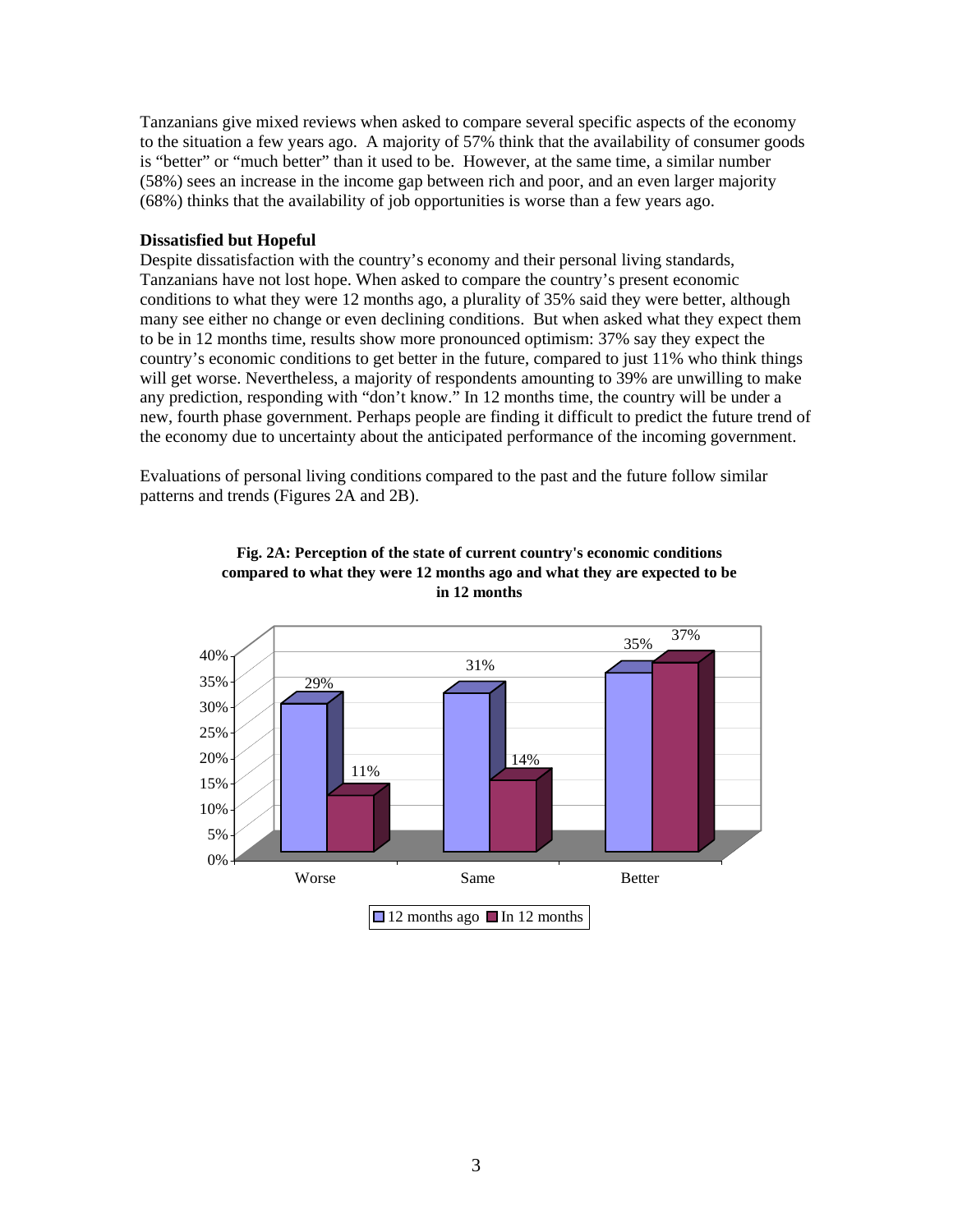

## **Fig. 2B: Perception of the state of own living conditions compared to what they were 12 months ago and what they are expected to be in 12 months**

## **Evaluations of Government Economic Performance**

This combination of dissatisfaction with present conditions but considerable optimism about the future is a consistently surprising finding of Afrobarometer surveys across many African countries. What explains this seeming contradiction?

One possible reason for Tanzanians' optimism about the future is their positive approval of the government's overall performance regardless of their personal current living standards. People tend to show positive approval whether their current living conditions are "good" or "bad." For example, those who consider themselves as having "bad" living conditions nonetheless grant the government quite high approval ratings in a range of policy sectors, including addressing educational needs (83%), reducing crime (65%), and fighting corruption (52 %). With respect to educational services, there is no statistical difference in performance evaluations between those with "good" and "bad" living conditions (Table 1).

Nonetheless, fewer than half of all Tanzanians give the government positive marks for its efforts to create jobs or narrow the income gap between the rich and the poor. And those who see their current living standards as "bad," also give negative evaluations to the government's performance at delivering household water (only 38 % positive) and keeping prices stable (only 40% positive) (Table 1).

Moreover, in almost all respects, Tanzanians use their personal living standards to judge government performance. With the exception of addressing educational needs, those who say they have "good" standards are significantly more likely than those who say they have "bad" standards to judge that the government is performing well.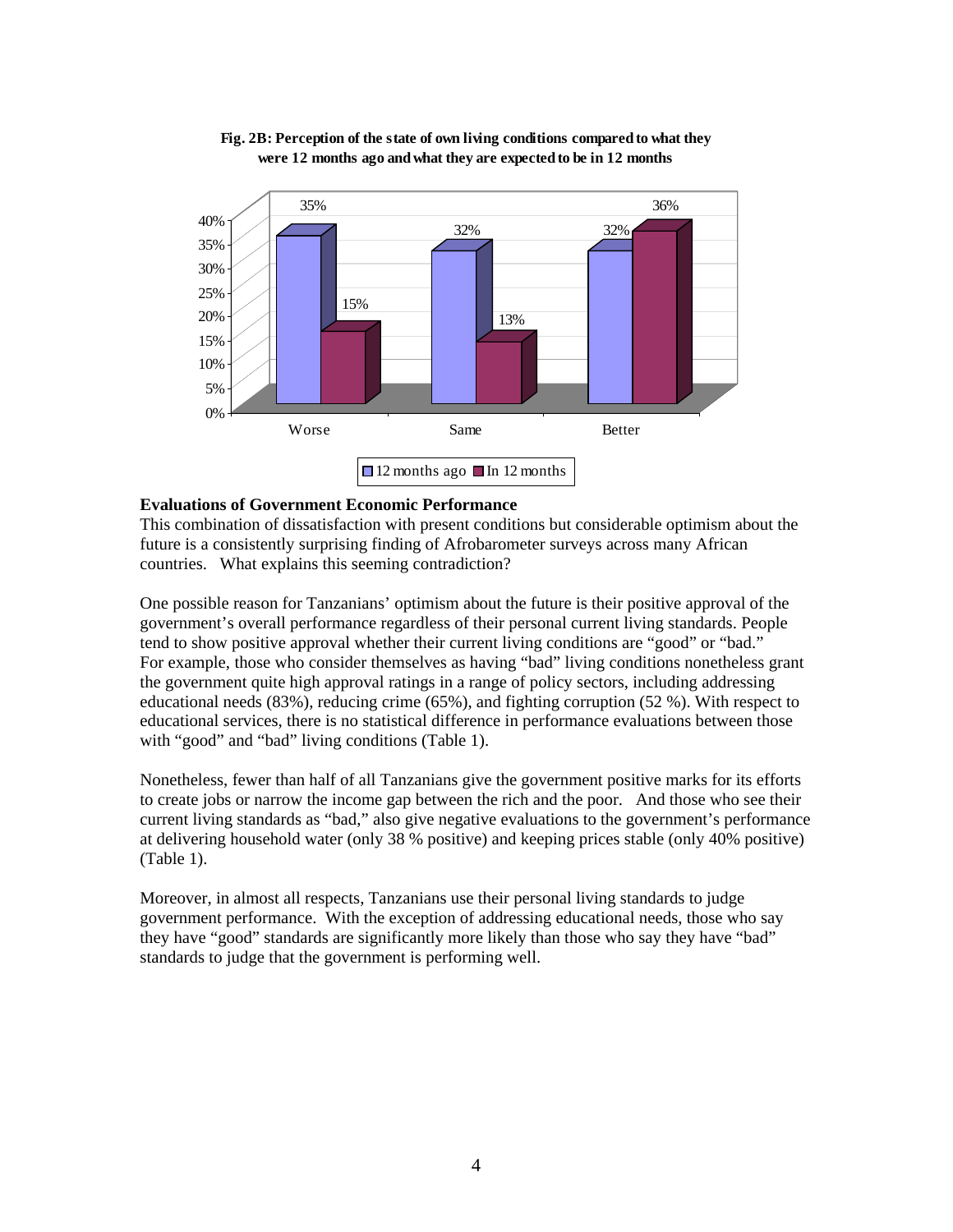| <b>Assessment of government</b><br>performance (%) |              |                | Your current living condition (%) |                |       |  |
|----------------------------------------------------|--------------|----------------|-----------------------------------|----------------|-------|--|
|                                                    |              |                |                                   |                | Don't |  |
|                                                    |              | Bad            | Neither                           | Good           | Know  |  |
| Addressing<br>educational needs                    | <b>Badly</b> | 14             | 9                                 | 11             | 14    |  |
|                                                    | Well         | 83             | 87                                | 85             | 57    |  |
|                                                    | Don't know   | 3              | 4                                 | 4              | 29    |  |
| Reducing crime                                     | <b>Badly</b> | 28             | 23                                | 19             | 43    |  |
|                                                    | Well         | 65             | 70                                | 75             | 43    |  |
|                                                    | Don't know   | $\overline{7}$ | $\overline{7}$                    | $\overline{5}$ | 14    |  |
| Improving basic                                    | <b>Badly</b> | 34             | 20                                | 18             | 29    |  |
| health service                                     | Well         | 62             | 76                                | 79             | 43    |  |
|                                                    | Don't know   | 3              | 3                                 | 4              | 29    |  |
| Managing the                                       | <b>Badly</b> | 25             | 16                                | 13             | 29    |  |
| Economy                                            | Well         | 61             | 73                                | 80             | 43    |  |
|                                                    | Don't know   | 14             | 12                                | $\overline{7}$ | 29    |  |
| Fighting corruption                                | <b>Badly</b> | 34             | 23                                | 17             | 43    |  |
|                                                    | Well         | 52             | 68                                | 73             | 43    |  |
|                                                    | Don't know   | 14             | 10                                | 10             | 14    |  |
| Keeping prices                                     | <b>Badly</b> | 49             | 35                                | 35             | 43    |  |
| stable                                             | Well         | 40             | 52                                | 54             | 29    |  |
|                                                    | Don't know   | 11             | 12                                | 11             | 29    |  |
| Delivering<br>household water                      | <b>Badly</b> | 58             | 53                                | 46             | 43    |  |
|                                                    | Well         | 38             | 44                                | 51             | 29    |  |
|                                                    | Don't know   | $\overline{4}$ | 3                                 | 3              | 29    |  |
| Creating jobs                                      | <b>Badly</b> | 60             | 50                                | 45             | 43    |  |
|                                                    | Well         | 29             | 41                                | 47             | 29    |  |
|                                                    | Don't know   | 12             | 9                                 | 8              | 29    |  |
| Narrowing income                                   | <b>Badly</b> | 61             | 52                                | 43             | 43    |  |
| gaps                                               | Well         | 23             | 31                                | 41             | 29    |  |
|                                                    | Don't know   | 17             | 16                                | 16             | 29    |  |

*Table 1: Assessment of government performance in relation peoples' current living conditions1*

# **High Levels of Lived Poverty**

Similarly, one would expect economic evaluations would reflect the high levels of poverty experienced by many people in Tanzania. The Afrobarometer examines people's levels of "lived poverty" by asking how often they or any member of their household has gone without various basic necessities during the past year (Table 2).

A majority of Tanzanians (53%) say they have gone without enough food to eat at least once during the past year, and 16% have done so "many times" or "always." Nearly two-thirds (62%) have gone without enough drinking water at least once during the past year, or without medical care (55%), or without a cash income (84%).

The data also show increasing levels of deprivation over time for every basic human need we have measured. For example, shortages of food went up by six points and shortages of clean water by 10 points between 2001 and 2005.

<sup>&</sup>lt;sup>1</sup> Except for educational services, there are strong associations between variables that are significant at <sup>1</sup> p<.001.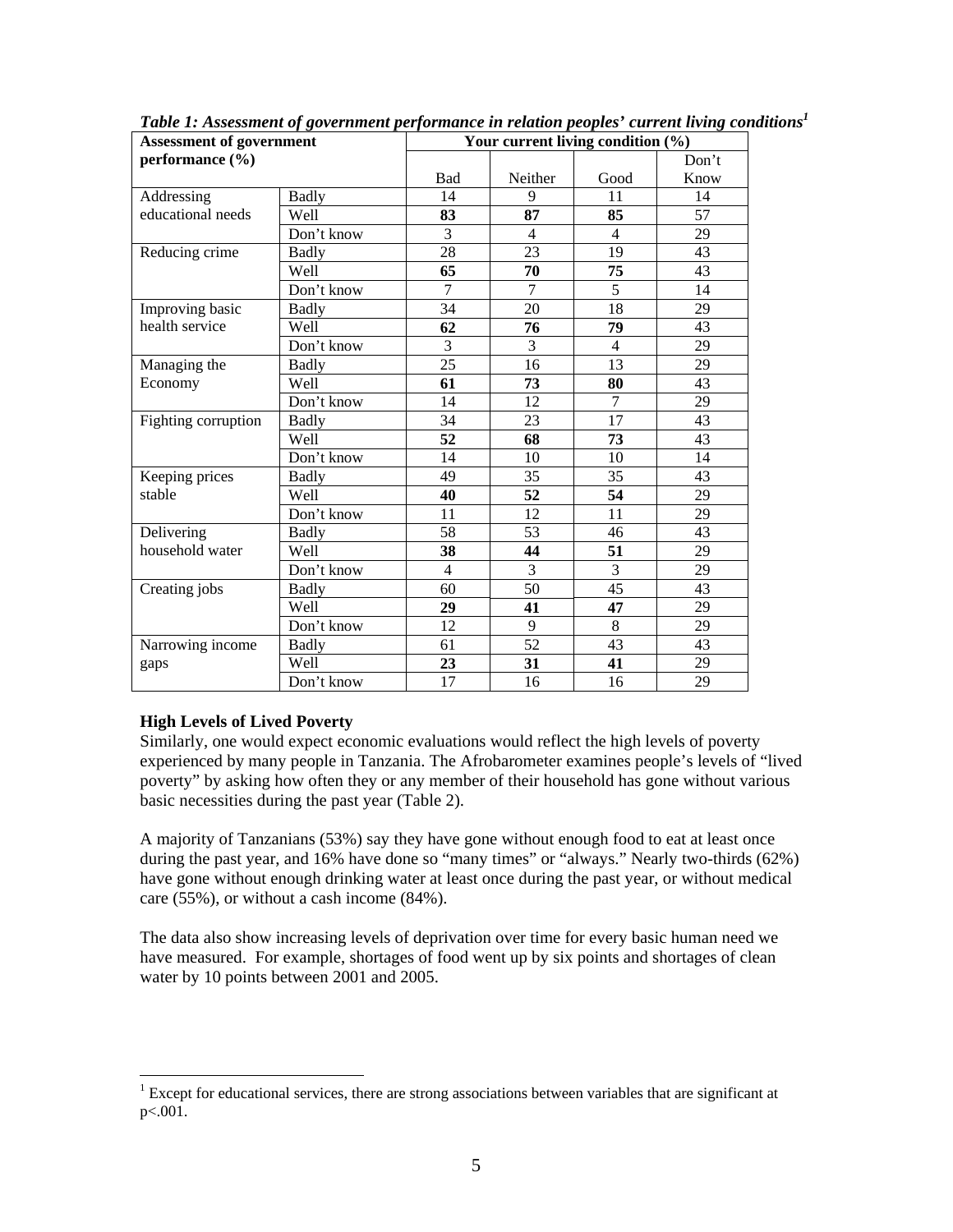## *Table 2: Lived Poverty*

| During the past year, how often if ever have you gone without    | Percent who experienced the |      |      |  |
|------------------------------------------------------------------|-----------------------------|------|------|--|
|                                                                  | problem at least once       |      |      |  |
|                                                                  | 2001                        | 2003 | 2005 |  |
| Enough food to eat                                               | 47%                         | 45%  | 53%  |  |
| Enough clean water for home use                                  | 52%                         | 49%  | 62%  |  |
| Medicines or medical treatment                                   | 48%                         | 54%  | 55%  |  |
| Enough fuel to cook your food                                    |                             | 30%  | 32%  |  |
| A cash income                                                    | 77%                         | 73%  | 84%  |  |
| School expenses for your children (like fees, uniforms or books) | 31%                         |      | 35%  |  |

Most importantly, the experience of living in poverty clearly undermines popular approval of the government's economic policy performance. An index of lived poverty<sup>2</sup> is strongly, and significantly related to an index of economic policy performance.<sup>3</sup> And the relationship is negative,<sup>4</sup> which indicates that poorer people are less likely to approve of government performance in the economic sphere than are relatively well-off people.

These impacts of poverty are consistent with the ongoing debate in the country that macroeconomic achievements have not translated into micro level poverty reduction (P&HDR 2005).

### **Policy Evaluations Over Time**

Yet time series analysis shows interesting contrary results. Tanzanians' positive evaluations of government performance at various aspects of management of the economy and provision of social services increase overtime.

| Percent saying "fairly well" or "very well"<br>How well or badly would you say the current government is |      |      |      |
|----------------------------------------------------------------------------------------------------------|------|------|------|
| handling the following matters                                                                           |      |      |      |
|                                                                                                          | 2001 | 2003 | 2005 |
| Addressing educational needs                                                                             | 59%  | 77%  | 85%  |
| Fighting corruption                                                                                      | 55%  | 52%  | 78%  |
| Improving basic health services                                                                          | 50%  | 70%  | 70%  |
| Managing the economy                                                                                     |      | 67%  | 69%  |
| Reducing crime                                                                                           | 63%  | 57%  | 69%  |
| Keeping prices stable                                                                                    | 48%  | 52%  | 47%  |
| Delivering household water                                                                               |      | 46%  | 43%  |
| Creating jobs                                                                                            | 29%  | 39%  | 37%  |
| Narrowing income gaps                                                                                    | 25%  | 37%  | 30%  |

*Table 3: Assessment of Government Performance* 

From 2001 to 2005, positive perceptions of government performance at addressing educational needs increased tremendously from 59% to 85%, fighting corruption from 55% to 78%, and improving basic health services from 50% to 70% (Table 3). With the exception of approval of the maintenance of price stability – which stayed steady at around 47% to 48% – the remaining aspects of government performance showed increased positive trends between 2001 and 2005.

<sup>&</sup>lt;sup>2</sup> Calculated as a person's average frequency of encountering shortages of food, water, medical care and <sup>2</sup> cash income.

 $3$  Calculated as an average evaluation of managing the economy, creating jobs, keeping prices stable, and narrowing income gaps.

<sup>&</sup>lt;sup>4</sup> Pearson's  $r = -.278$ , p<.001.